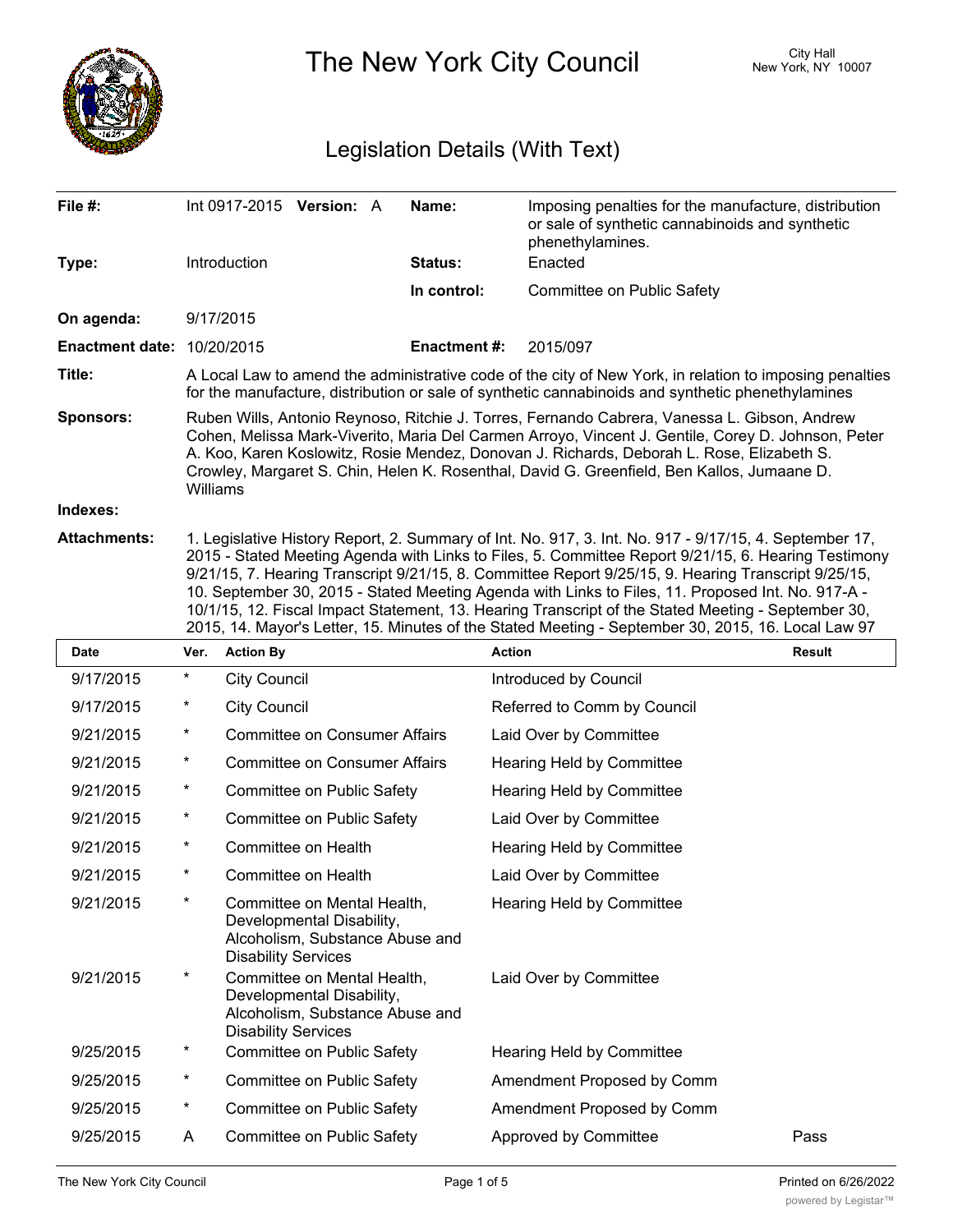## **File #:** Int 0917-2015, **Version:** A

| 9/30/2015  | Α | City Council | Approved by Council          | Pass |
|------------|---|--------------|------------------------------|------|
| 9/30/2015  | Α | City Council | Sent to Mayor by Council     |      |
| 10/13/2015 | A | Mayor        | Hearing Held by Mayor        |      |
| 10/20/2015 | A | Mavor        | Signed Into Law by Mayor     |      |
| 10/21/2015 | Α | City Council | Recved from Mayor by Council |      |

Int. No. 917-A

By Council Members Wills, Reynoso, Torres, Cabrera, Gibson, Cohen, the Speaker (Council Member Mark-Viverito), Arroyo, Gentile, Johnson, Koo, Koslowitz, Mendez, Richards, Rose, Crowley, Chin, Rosenthal, Greenfield, Kallos and Williams

A Local Law to amend the administrative code of the city of New York, in relation to imposing penalties for the manufacture, distribution or sale of synthetic cannabinoids and synthetic phenethylamines

### Be it enacted by the Council as follows:

Section 1. Chapter 2 of title 10 of the administrative code of the city of New York is amended by adding

a new section 10-203 to read as follows:

§ 10-203 Unlawful manufacture, distribution or sale of a synthetic cannabinoid or synthetic phenethylamine. a. No person or entity shall knowingly manufacture, sell, offer for sale, display for sale, distribute for sale, or possess with intent to sell:

1. any synthetic cannabinoid or synthetic phenethylamine, as such terms are defined by part 9 of title 10 of the New York codes, rules and regulations as of the date of the violation, or as included in schedule I of the federal drug enforcement administration schedules of controlled substances, as listed in section 1308.11 of title 21 of the code of federal regulations, or successor regulation, as of the date of the violation, or any cannabimimetic agent, as defined in section 812 of title 21 of the United States code, as of the date of the violation; or

2. any analogue of a synthetic cannabinoid, synthetic phenethylamine or cannabimimetic agent. For the purposes of this paragraph, "analogue of a synthetic cannabinoid, synthetic phenethylamines or cannabimimetic agent" means a substance that has a chemical structure that is substantially similar to the chemical structure of a substance described in paragraph 1 of this subdivision and has a stimulant, depressant, or hallucinogenic effect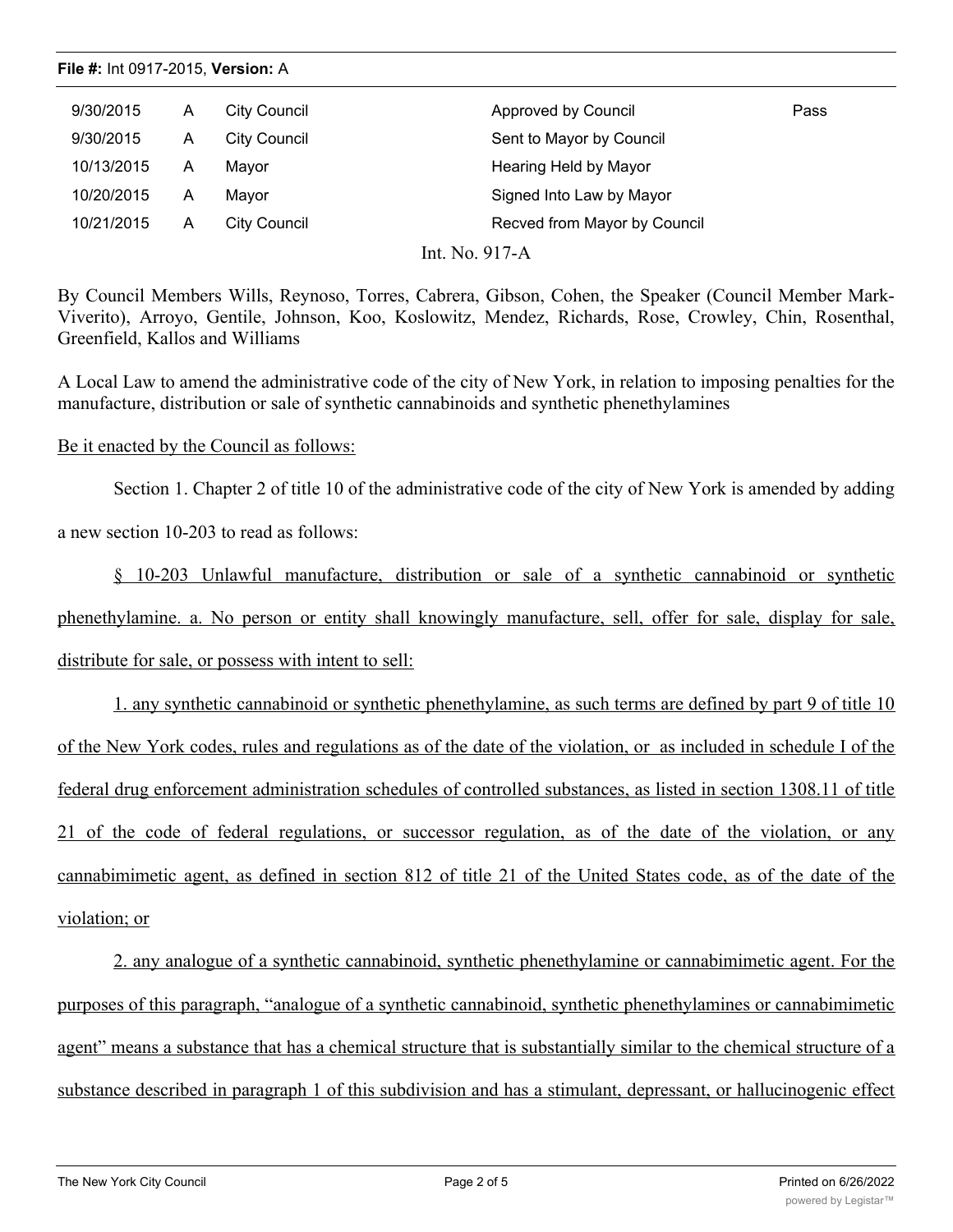on the central nervous system that is substantially similar to or greater than the stimulant, depressant, or hallucinogenic effect on the central nervous system of such a substance described in paragraph 1 of this subdivision; or

3. any substance commonly known as synthetic marijuana, K-2 or bath salts, including but not limited to a substance so identified as an embargoed product by order of the commissioner of the department of health and mental hygiene, that is represented as being intended for human consumption. Evidence of representations that a substance commonly known as synthetic marijuana, K-2 or bath salts is intended for human consumption may include, but is not limited to, oral, visual or written representations by the manufacturer, distributor or seller about the substance with regard to its nature, use or effect; or

4. any purported synthetic drug. In any proceeding commenced in connection with an alleged violation of this paragraph, it shall be necessary to prove that the purported synthetic drug was represented to be a substance described in paragraph 1, 2 or 3 of this subdivision; provided, however, that it shall not be a defense to prosecution under this section that the accused believed the purported synthetic drug to be such a substance. For the purposes of this subdivision, the term "purported synthetic drug" means a substance that, by dosage unit appearance, including color, shape and size, and by a representation, is represented to be a substance described in paragraph 1, 2 or 3 of this subdivision. Evidence of such a representation may include, but is not limited to, oral, visual or written representations by the manufacturer, distributor or seller about the substance with regard to:

## (a) its price, nature, use or effect as a substance described in paragraph 1, 2 or 3 of this subdivision; or

(b) its packaging in a manner normally used for substances described in paragraph 1, 2 or 3 of this subdivision.

b. Possession of ten or more packets, individual containers or other separate units of a substance described in subdivision a of this section is presumptive evidence that the possessing person or entity is distributing such substance for sale or possesses such substances with intent to sell.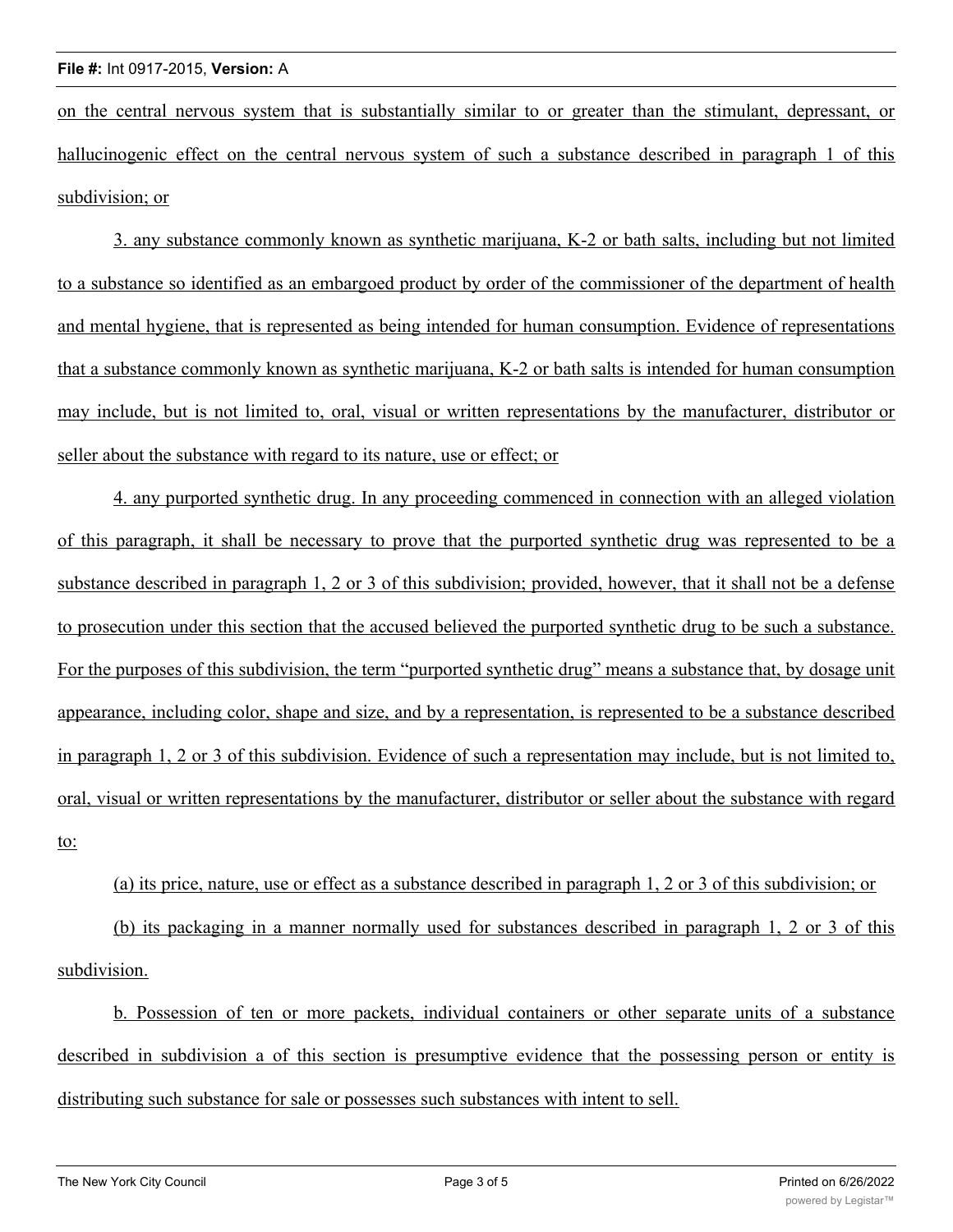## **File #:** Int 0917-2015, **Version:** A

c. Any person or entity that violates subdivision a of this section shall be guilty of a misdemeanor punishable by a fine of not more than \$5,000 or imprisonment of up to one year, or both.

d. In addition to the penalties prescribed in subdivision c of this section, any person or entity that violates subdivision a of this section shall be liable for a civil penalty of not less than \$1,000 and not more than \$10,000 recoverable in a proceeding before any tribunal established within the office of administrative trials and hearings or within any agency of the city of New York designated to conduct such proceedings, provided that upon the first such violation, and any other such violations by the same person or entity on the same day as such first violation, such person or entity shall be liable for a civil penalty of not less than \$500 and not more than \$5,000 if such violation is not in conjunction with the commission of any crime other than possession, manufacture, distribution or sale of any synthetic cannabinoid, synthetic phenethylamine, or other substance described in subdivision a of this section. The manufacture, distribution, sale, offer for sale, display for sale, or possession with intent to sell of each packet, individual container or other separate unit of substance described in subdivision a of this section shall constitute a separate violation under this subdivision, with a maximum civil liability of \$50,000 for violations in a day for a single person or entity under this subdivision.

e. Any police officer, or sheriff, undersheriff, or deputy sheriff of the city of New York, or any peace officer acting pursuant to his or her special duties may enforce the provisions of this section. A proceeding to recover any civil penalty authorized pursuant to subdivision d of this section shall be commenced by the service of a notice of violation returnable to any tribunal established within the office of administrative trials and hearings or within any agency of the city of New York designated to conduct such proceedings. The notice of violation or copy thereof when filled in and served shall constitute notice of the violation charged.

f. Whenever a police officer, or sheriff, undersheriff, or deputy sheriff of the city of New York, or any peace officer acting pursuant to his or her special duties, discovers any substance described in subdivision a being possessed in a manner that violates such subdivision, such officer is authorized and empowered to seize and take possession of such substance, which shall be destroyed or used either for law enforcement purposes or